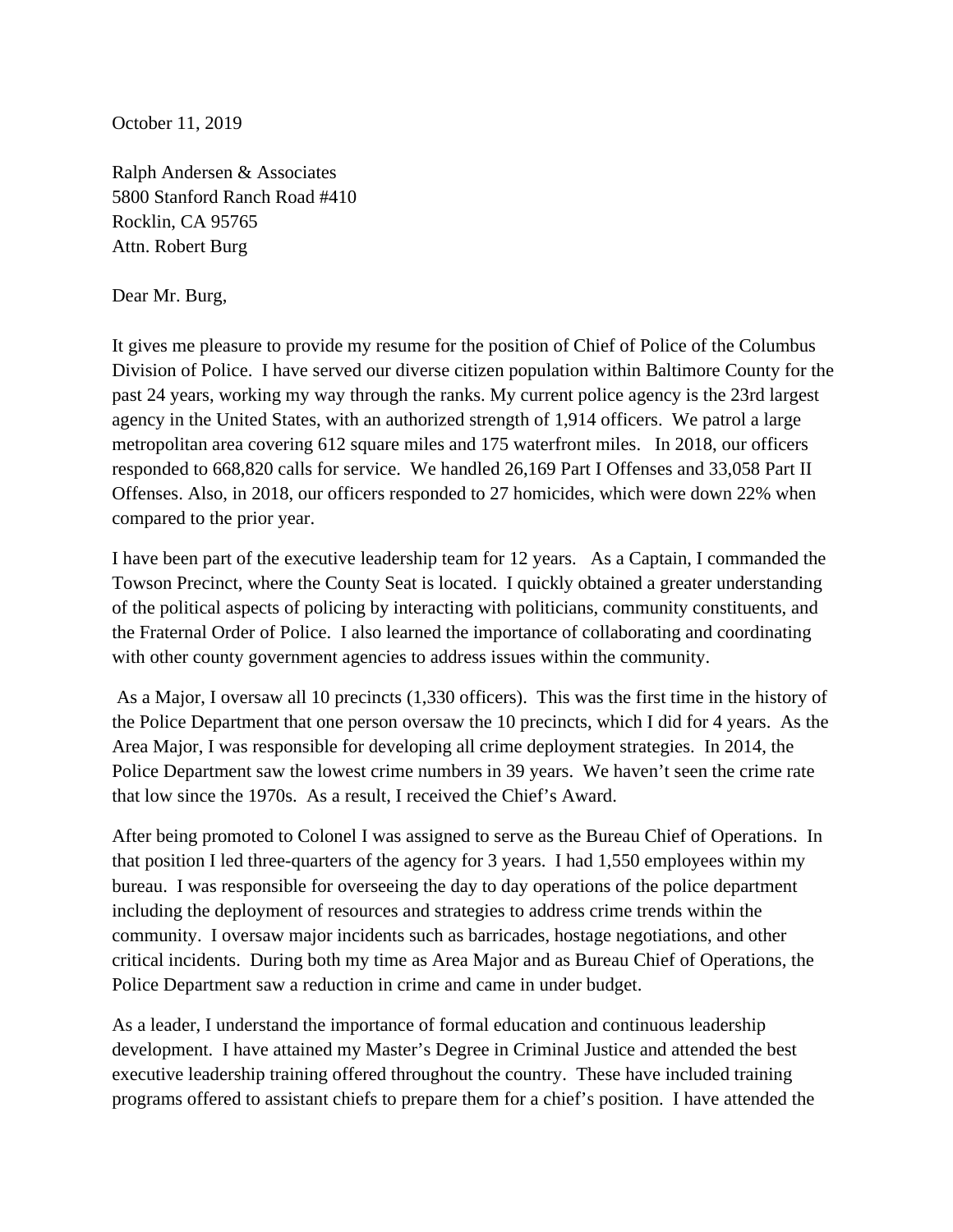SMIP, Major Cities Chiefs Association Leadership program, Southern Police Institute, the FBI LEEDA, and Leadership Baltimore County. Through these selective leadership programs I have been exposed to mentorship and have been able to establish relationships with Chiefs from all parts of the country and Canada. As a result I have been exposed to the strategies that police are using countrywide to address gun violence, mental illness, and opioids. I have participated in forums on de-escalation, building trust with the community, and the importance of having a workforce reflective of the community served.

Currently as the Bureau Chief of Community Relations, I oversee the Community Resources and Wellness Section, and the Youth and Community Service Section. The focus of this bureau is on community relations and building trust within Baltimore County. Under my leadership, our team has begun to implement strategies from 21<sup>st</sup> Century Policing guidelines.

For detailed information about my work history and experience, please see my attached resume. I appreciate your willingness to consider me for the position of Columbus Chief of Police. I look forward to hearing from you to discuss this position in depth.

Sincerely yours,

Alexander Jones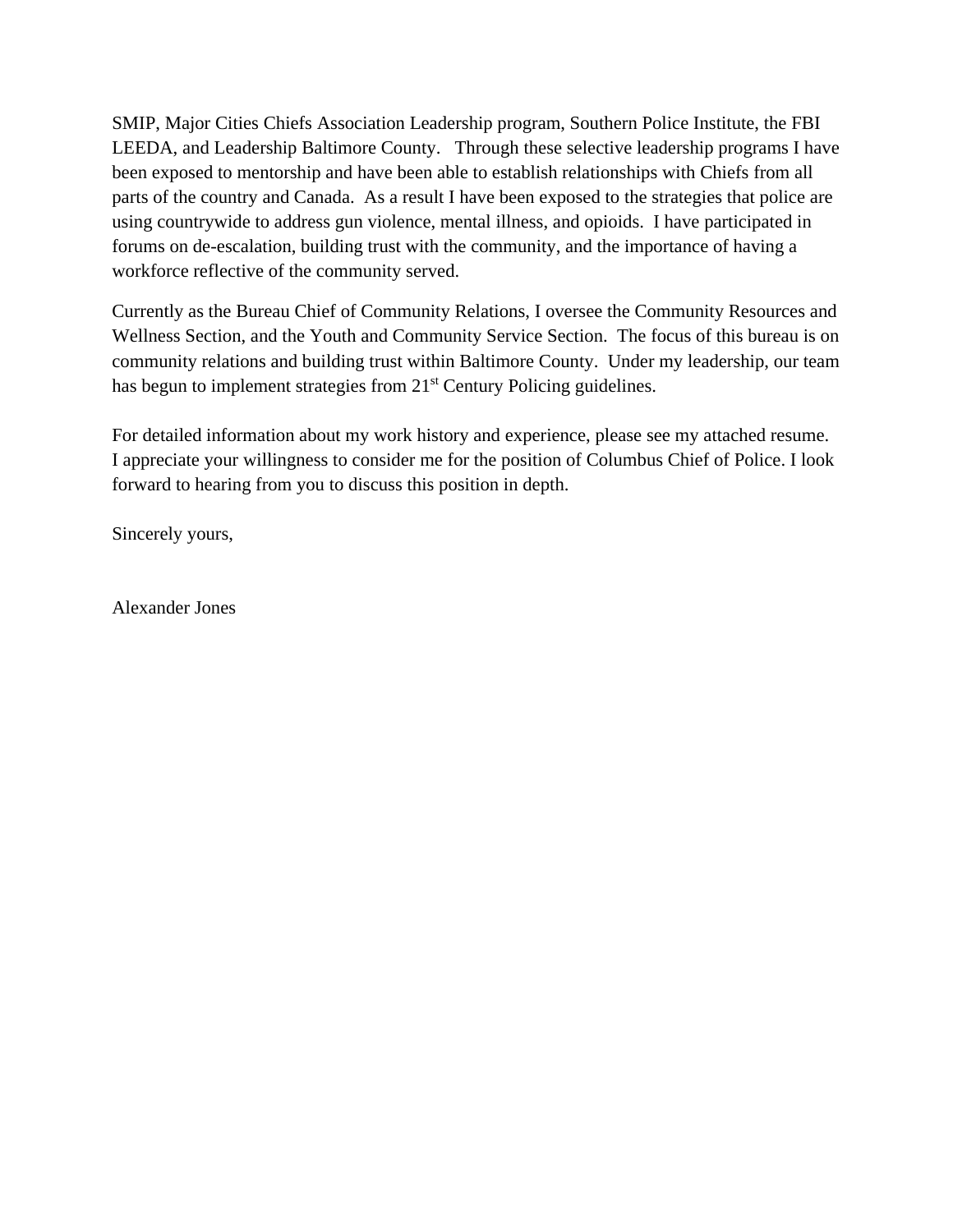## **ALEXANDER D. JONES**

\_\_\_\_\_\_\_\_\_\_\_\_\_\_\_\_\_\_\_\_\_\_\_\_\_\_\_\_\_\_\_\_\_\_\_\_\_\_\_\_\_\_\_\_\_\_\_\_\_\_\_\_\_\_\_\_\_\_\_\_\_\_\_\_\_\_\_\_\_\_\_\_\_\_\_\_\_\_

### **PROFILE**

**Law enforcement professional** with 24 years of progressive experience in directing and leading law enforcement goals and objectives **Manager** with 15 years of experience overseeing personnel, facilities, equipment, and budgets **Skilled communicator** with excellent interpersonal, oral, and written presentation skills **Leader** experienced in organizing, directing, and motivating a diverse workforce **Goal oriented** with a proven track record of effective, strategic, and responsible management of human and financial resources **Team-oriented** approach to foster an atmosphere of inclusion and to develop broader team skill set to accomplish missions **EDUCATION**

| <b>Master of Science, Criminal Justice</b>          | <b>April 2010</b> |
|-----------------------------------------------------|-------------------|
| Ashworth College, Norcross, Georgia                 |                   |
| <b>Bachelor of Science, Business Administration</b> | <b>May 1991</b>   |
| University of Hartford, West Hartford, Connecticut  |                   |

## **PROFESSIONAL EXPERIENCE**

- **FBI- Law Enforcement Executive Development Association- Trilogy Grad. (2019**) Selected as agency representative to attend this three-week seminar designed for an executive level law enforcement leader which focused on the implementation of  $21<sup>st</sup>$  Century Policing Report, building public trust and legitimacy, employee wellness, social and emotional intelligence, and transformational leadership.
- **Major Cities Chiefs Association Executive Leadership Institute Session V (September 2017**)- Participated in the leadership program spread over a seven-month period of time aimed at developing assistant chiefs who have a strong desire to become a police chief or sheriff. The program was taught by current and former chiefs. Each graduating member was assigned an experienced MCCA chief executive to serve as their mentor.
- **Major Cities Chiefs Association (MCCA) Conferences** Attended several conferences with the MCCA. The professional organization comprised of police executives representing 78 of the largest cities in the United States and Canada. The purpose of the conference is to provide a unique forum for law enforcement executives to discuss mutual policing issues, to exchange new crime-fighting strategies, share information, and to formula criminal justice policies that affect urban communities.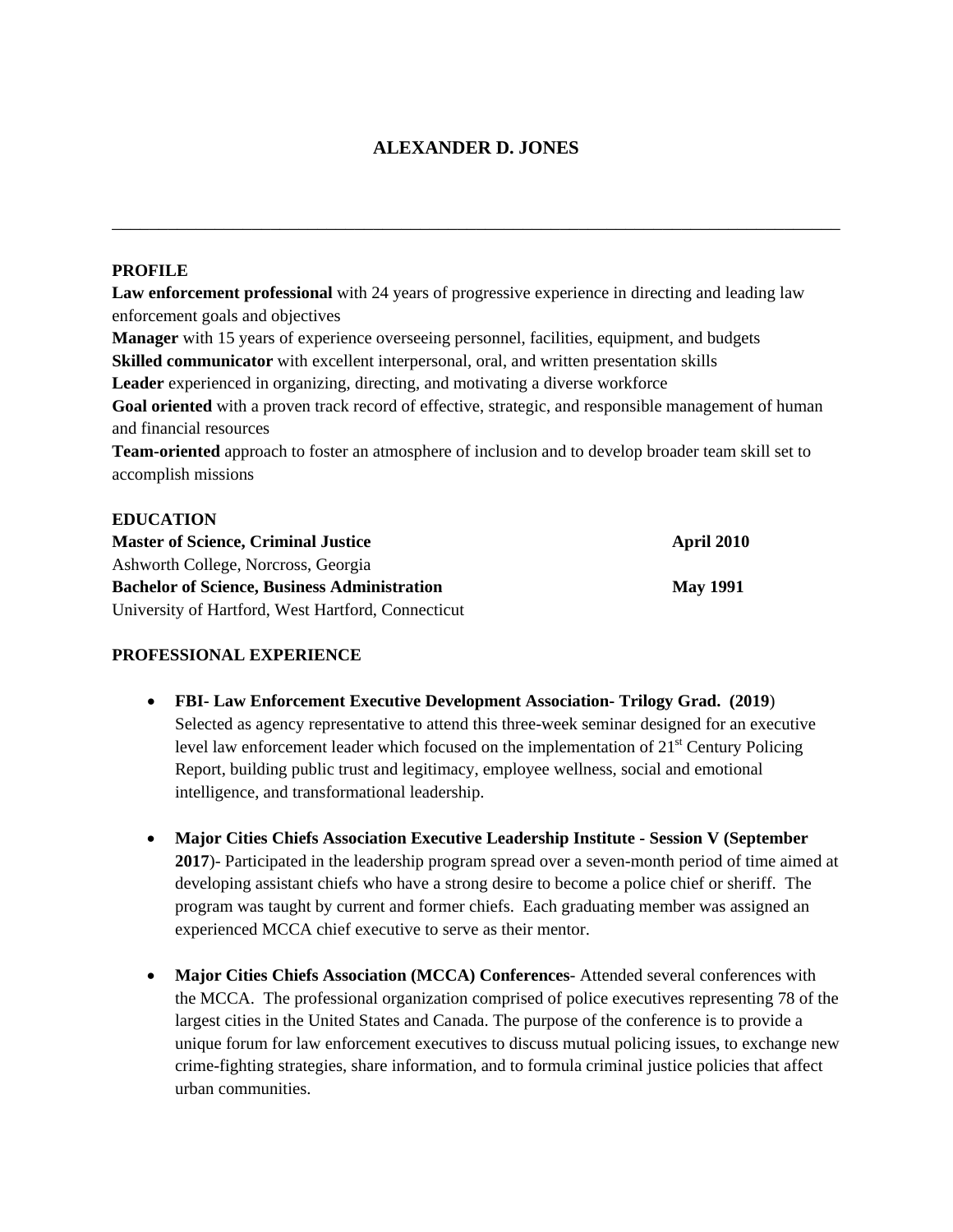- **The Southern Police Institute Chief Executive Leadership Course. The University of Louisville, Department of Criminal Justice College of Arts and Sciences-** This course exposed participants to the key elements needed to be successful as a chief of police/head of a law enforcement agency. A variety of topics and techniques were covered that prepared participants to engage in management styles that foster a rewarding and successful career as a police chief. The focus of the training served to facilitate executive-level decision-making techniques that will lead the participants down the road to success.
- **Senior Management Institute for Police (SMIP), 56th Session (June 2014). Boston University and Police Executive Research Forum (PERF)-** SMIP brought together police executives from around the country to provide intensive training in the latest management theories and practice, innovative solutions to organizational problems, and discussion of important issues in managing public service organizations effectively. The program's goal is to give police managers the same quality of management education available to other leaders in the public and private sectors.

# **BALTIMORE COUNTY POLICE DEPARTMENT TOWSON, MARYLAND 21286 October 1995- Present**

## **Police Colonel 2018-Present**

### **Chief of Community Relations Bureau**

- Manage newly created/reorganized bureau which consists of the Youth and Community Service Section, Community Resources and Wellness Section, Homeland Security Team, Behavior Assessment Team, Hostage Negotiation Team, Safe School Management Program, Youth Initiative Team, Domestic Violence, and Multi-Cultural Liaison
- Formulate policies, regulations and programs to address community engagement, mental health response, juvenile crime, and officers' wellness within Baltimore County.
- Establish, manage and provide guidelines for leadership for all components of the bureau to ensure the effectiveness and efficiency of service provided to the citizens of Baltimore County.

## **Police Colonel 2015 - 2018**

## **Chief of Operations Bureau**

- Delivered community policing services to a diverse population of approximately 832,000 residents in ten Precincts, covering 725 square miles
- Oversaw the Patrol Division, Special Operations Division and Youth and Community Service Section
- Responsible for the management and leadership of 1,550 sworn and civilian employees
- Oversaw the day-to-day operation of the Police Department, and directed patrol strategies and deployment
- Developed, enforced, and implemented Department policies, rules, and regulations
- Established a working relationship with the Fraternal Order of Police and government officials to resolve issues within the Department and communities
- Assumed command of the agency in the absence of the Chief of Police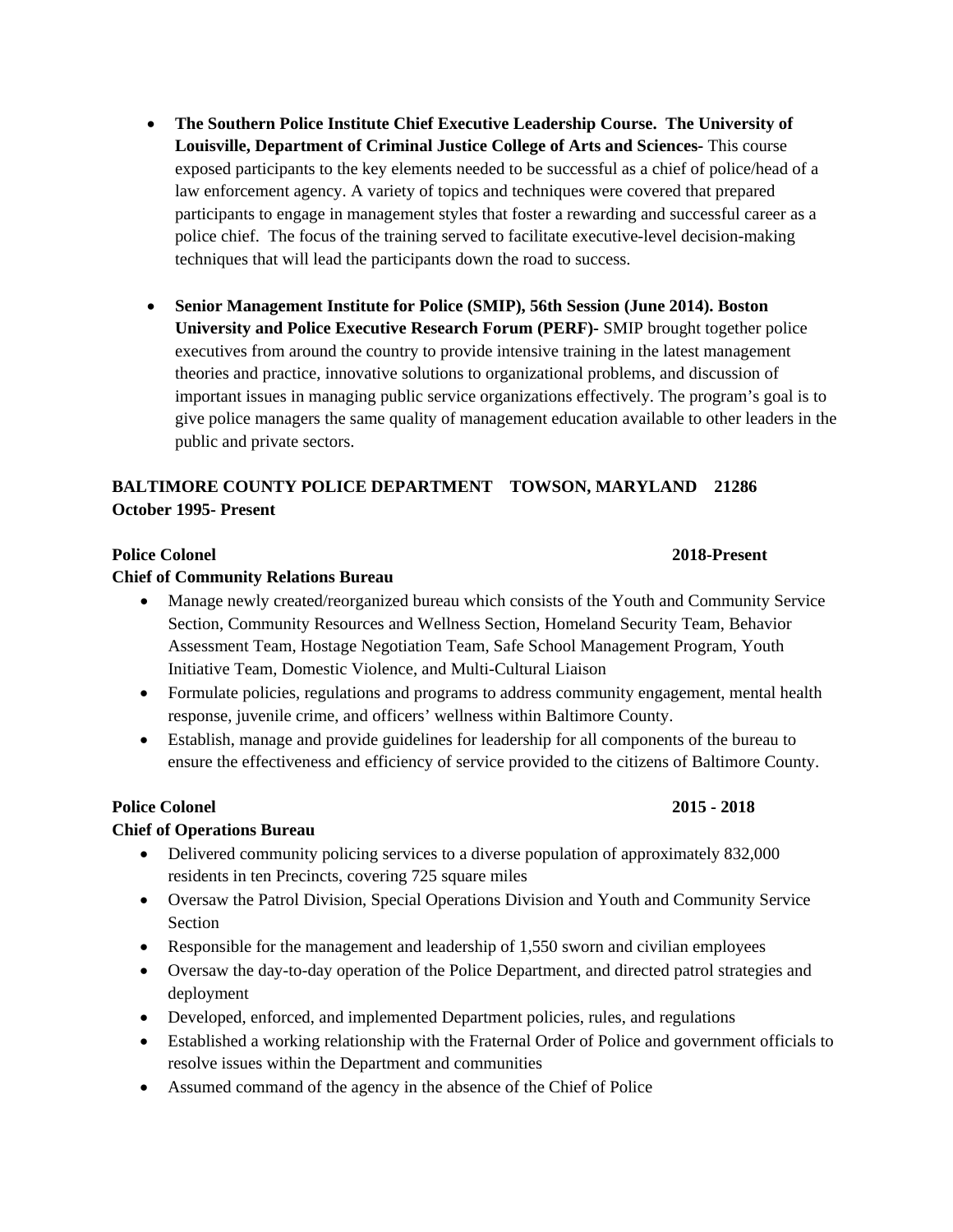### **Police Major 2011 - 2015**

## **Patrol Division Commander**

- Responsible for the management and leadership of 1300 sworn and civilian employees
- Successfully directed patrol strategies and deployment. Achieved a consistent 3-year reduction in violent crime
- Oversaw the Court Liaison Program. Implemented policies to reduce overtime expenditures.
- Acted as a liaison with Baltimore County Detention Center
- Providing patrol and selected investigations to the entire area of Baltimore County
- Assisted the Bureau Chief with developing, enforcing, and implementing Department policies, rules, and regulations
- Assumed command of the operations in the absence of the bureau chief
- Established policies and procedures for the implementation of the Taser Camera HD program
- Chaired administrative hearing boards
- Chaired the department's award committee

## **Police Captain**

### **Precinct Commander 2007 - 2011**

- Established, developed, and maintained liaison with community and business organizations and implemented community-oriented policing objectives to resolve problems
- Managed the day-to-day operations of a police precinct staffed by 130 officers
- Developed strategic plans, policies, and procedures to ensure efficient operations
- Oversaw the implementation of Live-Scan and Field Base Report within the command
- Implemented Data-Driven Approach to Crime and Traffic Safety in areas of the precinct
- Successfully directed patrol strategies and deployment over 4 years consistently showing a reduction in robberies, burglaries and auto thefts
- Enhanced collaborative relationship with local universities, including Towson University and Goucher College
- Established a task force to address off-campus student behavior within the community
- Reviewed and approved operational plans for special events and crime enforcement initiatives

# **Police Lieutenant 2004 - 2007**

### **Shift Commander**

- Supervised teams of officers and supervisors who responded to 911 emergency calls for service
- Managed public safety emergencies, directed operations at large scale crime scenes, developed and implemented strategies to respond to emerging crime trends
- Prepared, reviewed, and approved performance appraisals for subordinate supervisors and officers
- Established performance objectives for the supervisors and officers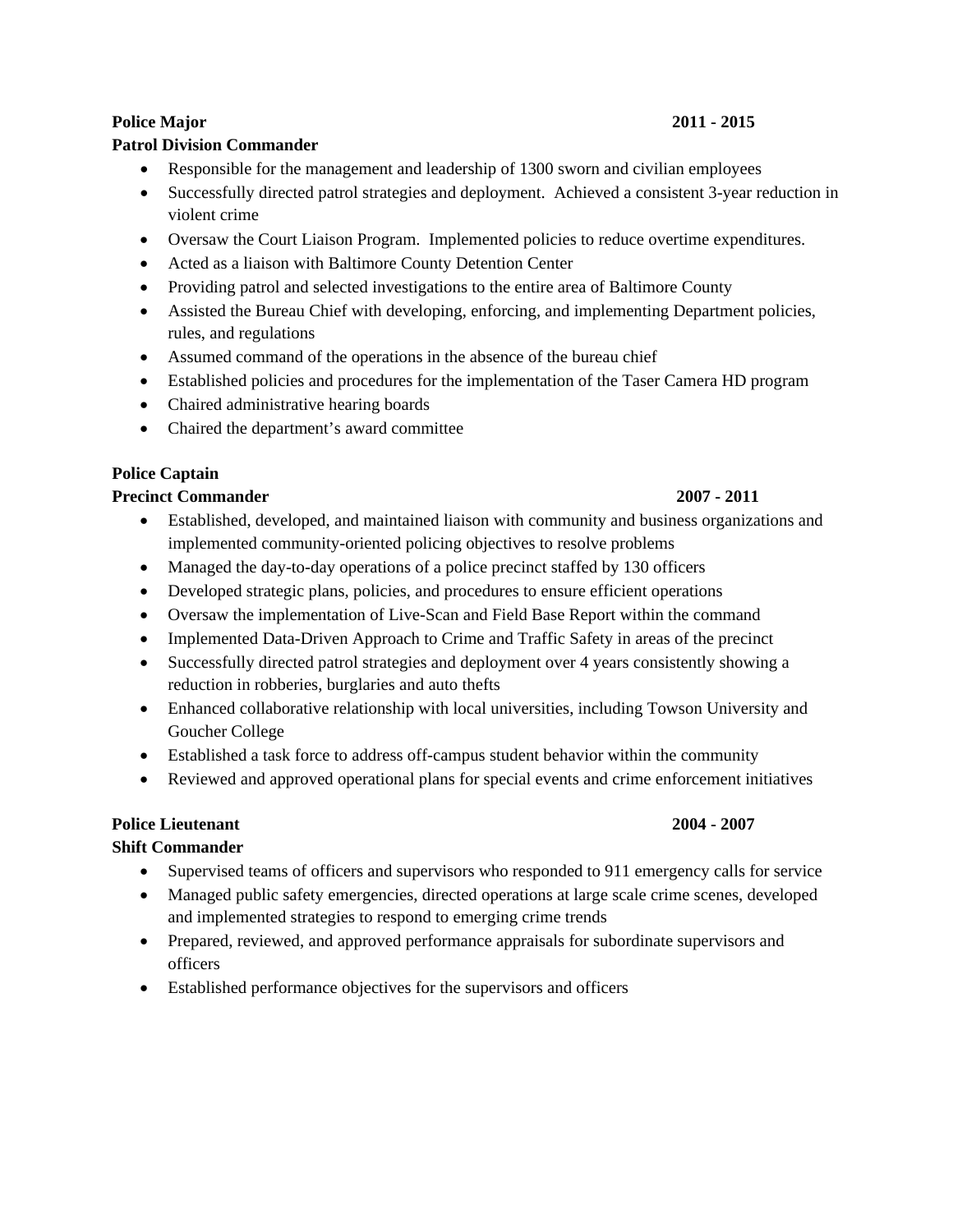# **Patrol Supervisor**

- Supervised a squad in the Patrol Division including personnel and resource engaged in field operations
- Reviewed crime reports and conducted roll calls of personnel
- Ensured all county, state, and federal laws were enforced and all department rules and regulations were followed
- Mentored and trained officers

# **Police Corporal 1999 - 2001**

# **Assistant Patrol Supervisor**

- Assisted the squad supervisor in the Patrol Division with the deployment of personnel to address crime trends
- Reviewed crime reports and conducted rolls call of personnel
- Ensured all county, state, and federal laws were enforced and all department rules and regulations were followed.

# **Internal Affairs Corporal Detective 1999 - 2001**

- Investigated complaints filed against police officers by citizens
- Documented findings of thorough investigations and submitted reports to the commanding officer for review
- Supervised two detectives who investigated prisoner complaints at the Baltimore County Detention Center

# **Police Officer 1995 - 1999**

- Responding to calls for service
- Enforced all county, state, and federal laws
- Engaged the community in problem-solving through community-oriented policing

# **PROFESSIONAL DEVELOPMENT**

- Leadership Baltimore County
- Law Enforcement Bill of Rights Training for Hearing Board Members
- Incident Command Structure through the Federal Management Emergency Agency
- All-Hazard Incident Management Team
- NIMS ICS All Hazard Operation Section Chief
- Emergency Response to Domestic Biological Incidents
- NIMS Incident Command System -120, 200, 300, 400, 700, 703, 704, and 800.b
- Command and General Staff Functions for Local Incident Management Teams
- Interview and Interrogation School
- Basic Criminal Investigation School
- Level 1 Crash Investigation, Speed Chronograph, and Radar Schools
- Search and Seizure School
- Drug Enforcement for the Patrol Officer

## **Police Sergeant 2001 - 2004**